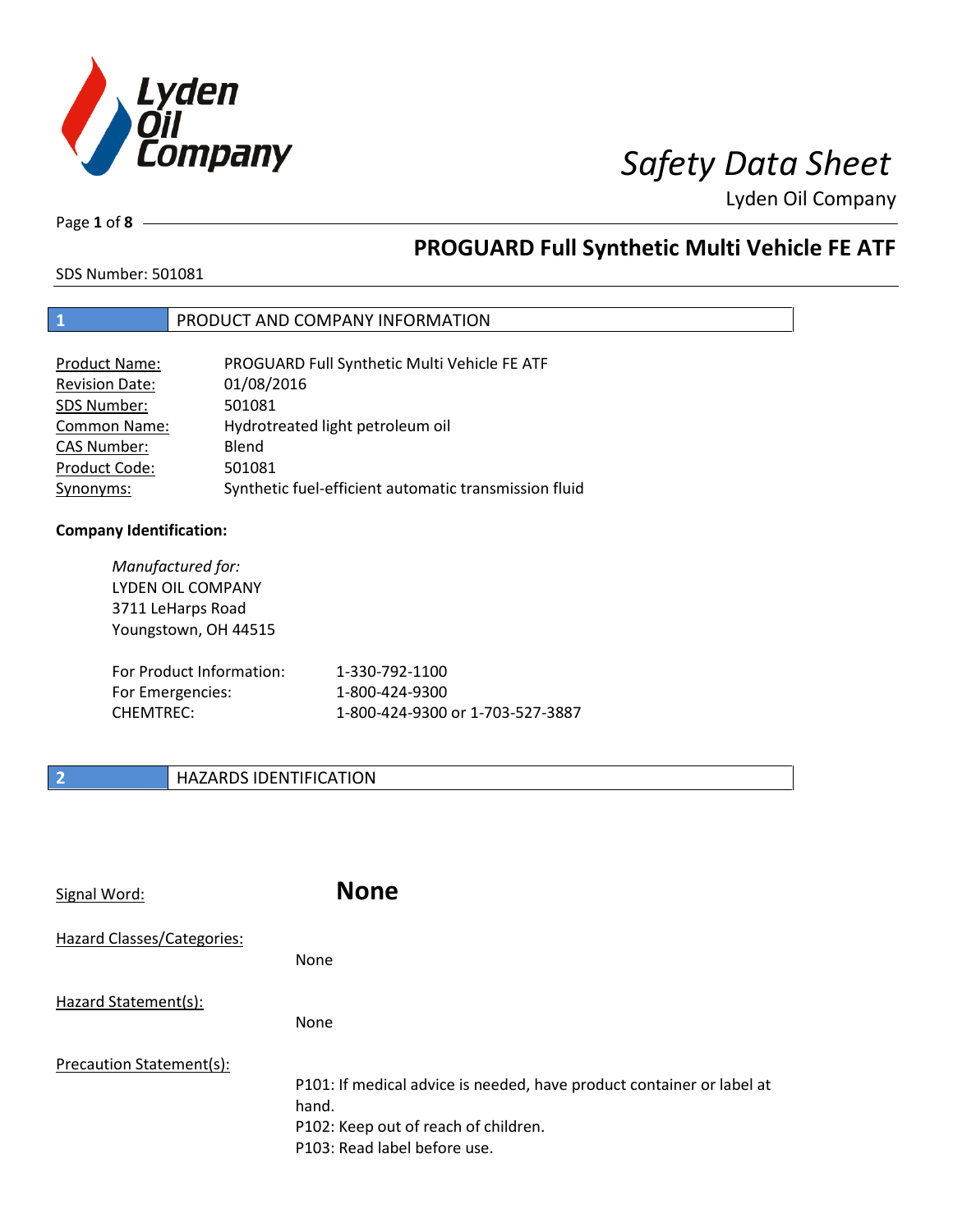

Page **2** of **8**

## **PROGUARD Full Synthetic Multi Vehicle FE ATF**

SDS Number: 501081

Other Hazard Statement(s):

Repeated skin contact may cause dermatitis or an oil acne.

|  | COMPOSITION / INFORMATION ON INGREDIENTS |
|--|------------------------------------------|
|--|------------------------------------------|

Ingredients:

*Mixture of the substances listed below with nonhazardous additions.*

| <b>Chemical Name</b>                                       | <b>CAS Number</b> | Percentage |
|------------------------------------------------------------|-------------------|------------|
| Distillates (petroleum), hydrotreated light                | 64742-47-8        | $10 - 30$  |
| Dinonyl diphenylamine                                      | 36878-20-3        | $1 - 5$    |
| Amines, polyethylenepoly-, reaction products with succinic | 134758-95-5       | $1 - 5$    |
| anhydride polyisobutenyl derivs.,                          |                   |            |
| borated                                                    |                   |            |

*\*Any concentration shown as a range is to protect confidentiality or is due to batch variation.*

|  | <b>AID MEASURES</b><br>$F: \cap C \rightarrow A$<br>AIL.<br>. |
|--|---------------------------------------------------------------|
|--|---------------------------------------------------------------|

### Description of First Aid Measures:

Inhalation:

|               | Remove victim to fresh air and keep at rest in a position comfortable<br>for breathing. Get medical attention if symptoms occur. In case of<br>inhalation of decomposition products in a fire, symptoms may be<br>delayed. The exposed person may need to be kept under medical<br>surveillance for 48 hours. |
|---------------|---------------------------------------------------------------------------------------------------------------------------------------------------------------------------------------------------------------------------------------------------------------------------------------------------------------|
| Skin Contact: |                                                                                                                                                                                                                                                                                                               |
|               | Flush contaminated skin with plenty of water. Get medical attention if<br>symptoms occur.                                                                                                                                                                                                                     |
| Eye Contact:  |                                                                                                                                                                                                                                                                                                               |
|               | Immediately flush eyes with plenty of water, occasionally lifting the<br>upper and lower eyelids. Get medical attention if irritation occurs.                                                                                                                                                                 |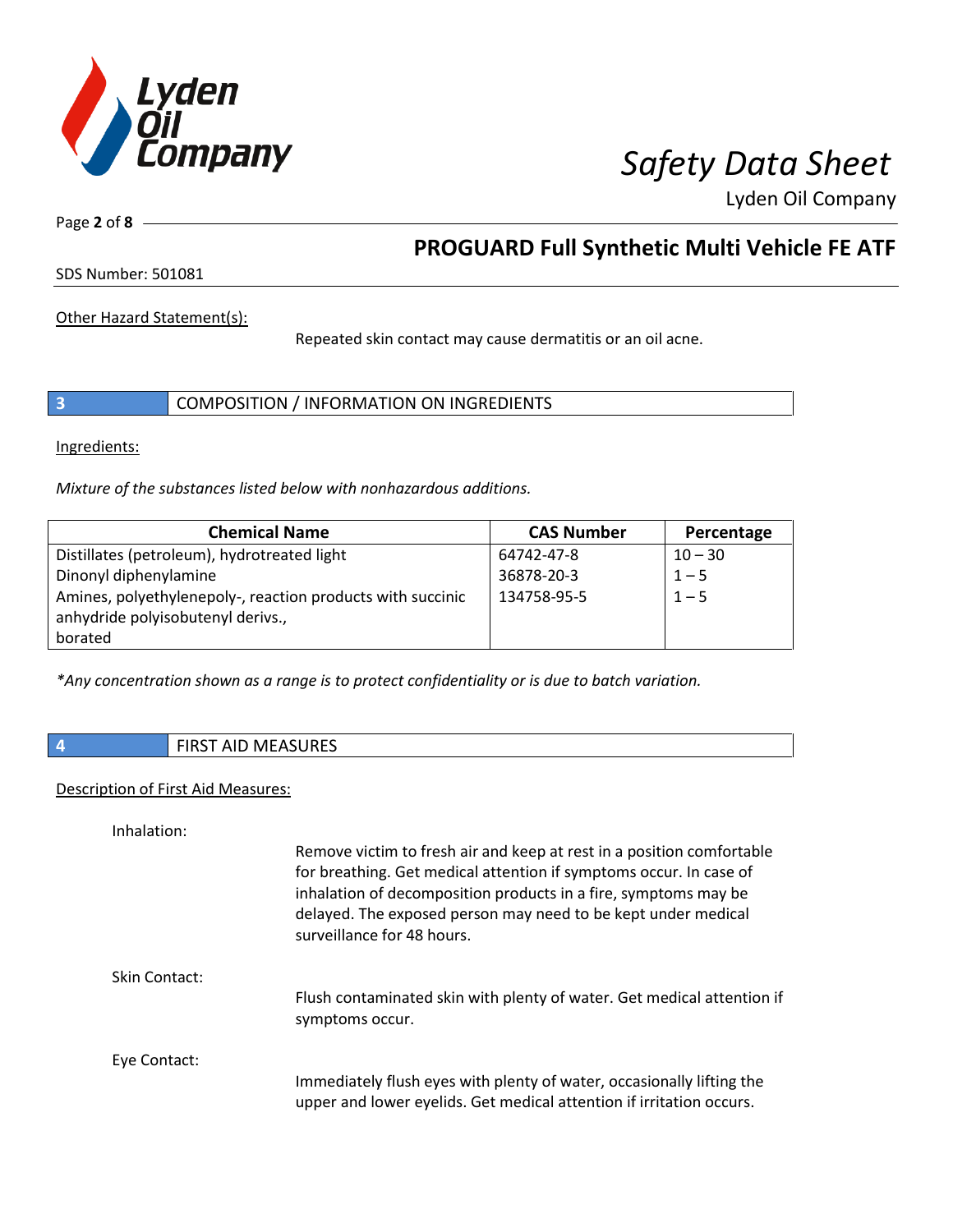

Page **3** of **8**

SDS Number: 501081

Lyden Oil Company

# **PROGUARD Full Synthetic Multi Vehicle FE ATF**

| Ingestion:                                    |                        | Wash out mouth with water. Remove victim to fresh air and keep at<br>rest in a position comfortable for breathing. If material has been<br>swallowed and the exposed person is conscious, give small quantities<br>of water to drink. Do not induce vomiting unless directed to do so by<br>medical personnel. Get medical attention if symptoms occur. |
|-----------------------------------------------|------------------------|---------------------------------------------------------------------------------------------------------------------------------------------------------------------------------------------------------------------------------------------------------------------------------------------------------------------------------------------------------|
| Symptoms and Effects, both acute and delayed: |                        | No further relevent data available.                                                                                                                                                                                                                                                                                                                     |
| <b>Recommended Actions:</b>                   |                        | Treat symptomatically. Call a doctor or poison<br>control center for guidance.                                                                                                                                                                                                                                                                          |
| 5                                             | FIRE FIGHTING MEASURES |                                                                                                                                                                                                                                                                                                                                                         |
| Recommended Fire-Extinguishing Equipment:     |                        | Use dry powder, foam, or carbon dioxide fire<br>extinguishers. Do NOT use water.                                                                                                                                                                                                                                                                        |
| Possible Hazards During a Fire:               |                        | Hazardous combustion products may include: A<br>complex mixture of airborne solid and liquid<br>particulates and gases (smoke). Carbon monoxide.<br>Unidentified organic and inorganic compounds.                                                                                                                                                       |
| <b>Recommendations to Firefighters:</b>       |                        | Wear full protective firegear including self-<br>containing breathing apparatus operated in the<br>positive pressure mode with full facepiece, coat,<br>pants, gloves and boots. Do not use a water jet.                                                                                                                                                |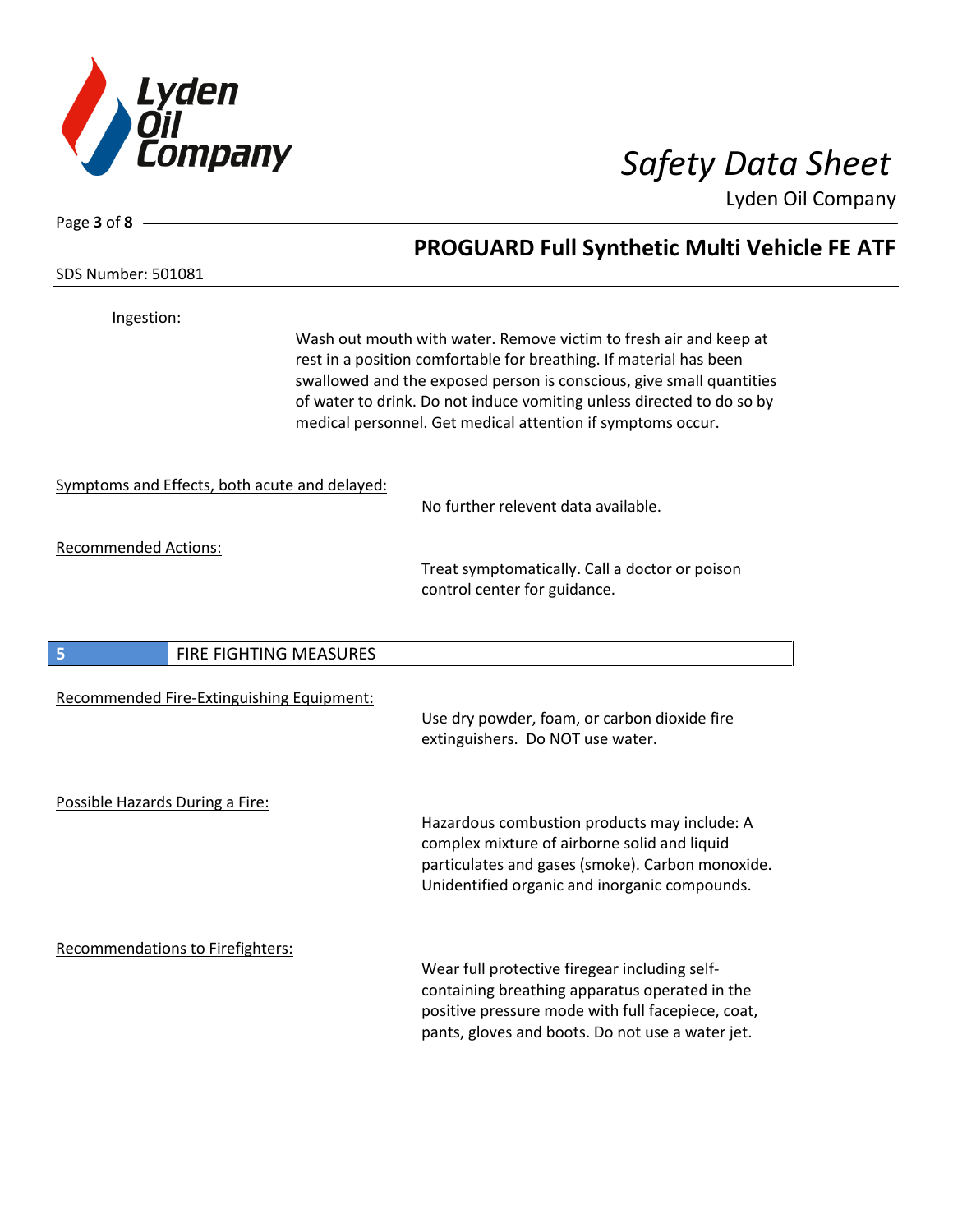

**PROGUARD Full Synthetic Multi Vehicle FE ATF**

Lyden Oil Company

SDS Number: 501081

Page **4** of **8**

# **6** ACCIDENTAL RELEASE MEASURES Personal Precautions: Avoid eye contact. Avoid repeated or prolonged skin contact. Personal protective equipment must be worn. Avoid contact with skin, eyes or clothing. Keep unprotected persons away. Emergency Procedures: Contain spilled material, collect in suitable and properly labeled containers. Environmental Precautions: Do not allow to reach sewage system or any water course. Do not allow to enter ground waters. Cleanup Procedures: Pick up excess with inert absorbant material. **7 HANDLING AND STORAGE** Handling Precautions: Handle with care and avoid spillage on the floor. Do not cut, weld, drill, grind, braze, or solder container. Storage Requirements:

Keep container tightly sealed and in a cool, dry place. Keep away from sources of ignition.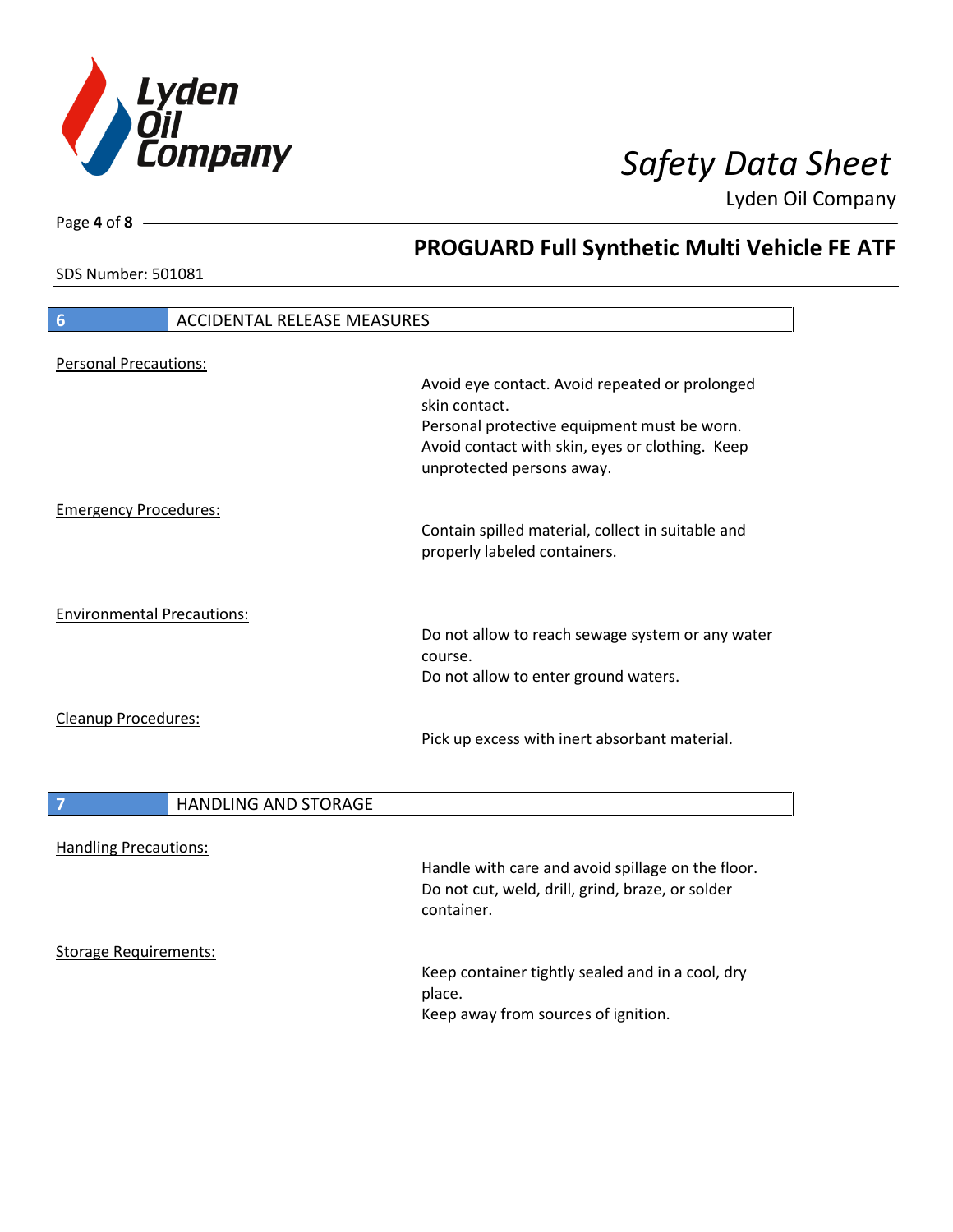

Page **5** of **8**

## **PROGUARD Full Synthetic Multi Vehicle FE ATF**

SDS Number: 501081

| 8                                         | <b>EXPOSURE CONTROLS / PERSONAL PROTECTION</b>                           |                                                                                                                                                                                                                                                                                                                                                                                                                                                                                                              |
|-------------------------------------------|--------------------------------------------------------------------------|--------------------------------------------------------------------------------------------------------------------------------------------------------------------------------------------------------------------------------------------------------------------------------------------------------------------------------------------------------------------------------------------------------------------------------------------------------------------------------------------------------------|
| <b>Exposure Limits:</b>                   |                                                                          | -64742-47-8 Distillates (petroleum), hydrotreated light (10-30%):                                                                                                                                                                                                                                                                                                                                                                                                                                            |
|                                           | OSHA TWA-213 ppm<br>ACGIH TWA $-$ 200 mg/m <sup>3</sup> (vapor, 8 hours) |                                                                                                                                                                                                                                                                                                                                                                                                                                                                                                              |
| <b>Engineering Controls:</b>              |                                                                          | All ventilation should be designed in accordance<br>with OSHA standard (29 CFR 1910.94).                                                                                                                                                                                                                                                                                                                                                                                                                     |
| Personal Protective Equipment:            |                                                                          | - General protective and hygienic measures:<br>Keep away from foodstuffs, beverages and feed.<br>Immediately remove all soiled and contaminated<br>clothing.<br>Store protective clothing separately.<br>Avoid contact with the eyes and skin. Wear gloves<br>and goggles.<br>- Breathing equipment:<br>In case of brief exposure or low pollution use<br>respiratory filter device. In case of intensive or<br>longer exposure use respiratory protective device<br>that is independent of circulating air. |
| $\overline{9}$                            | PHYSICAL AND CHEMICAL PROPERTIES                                         |                                                                                                                                                                                                                                                                                                                                                                                                                                                                                                              |
| Color:<br><b>Physical State:</b><br>Odor: | Red<br>Liquid<br>Petroleum                                               |                                                                                                                                                                                                                                                                                                                                                                                                                                                                                                              |

Odor Threshold: Data not available pH: Data not available Melting Point: Data not available Boiling Point: Case Communication of a Data not available Boiling Range: The Contract Contract Data not available Evaporation Rate: Data not available

Flash Point:  $>180^{\circ}$  C / >356° F (COC Method) Flammability: Data not available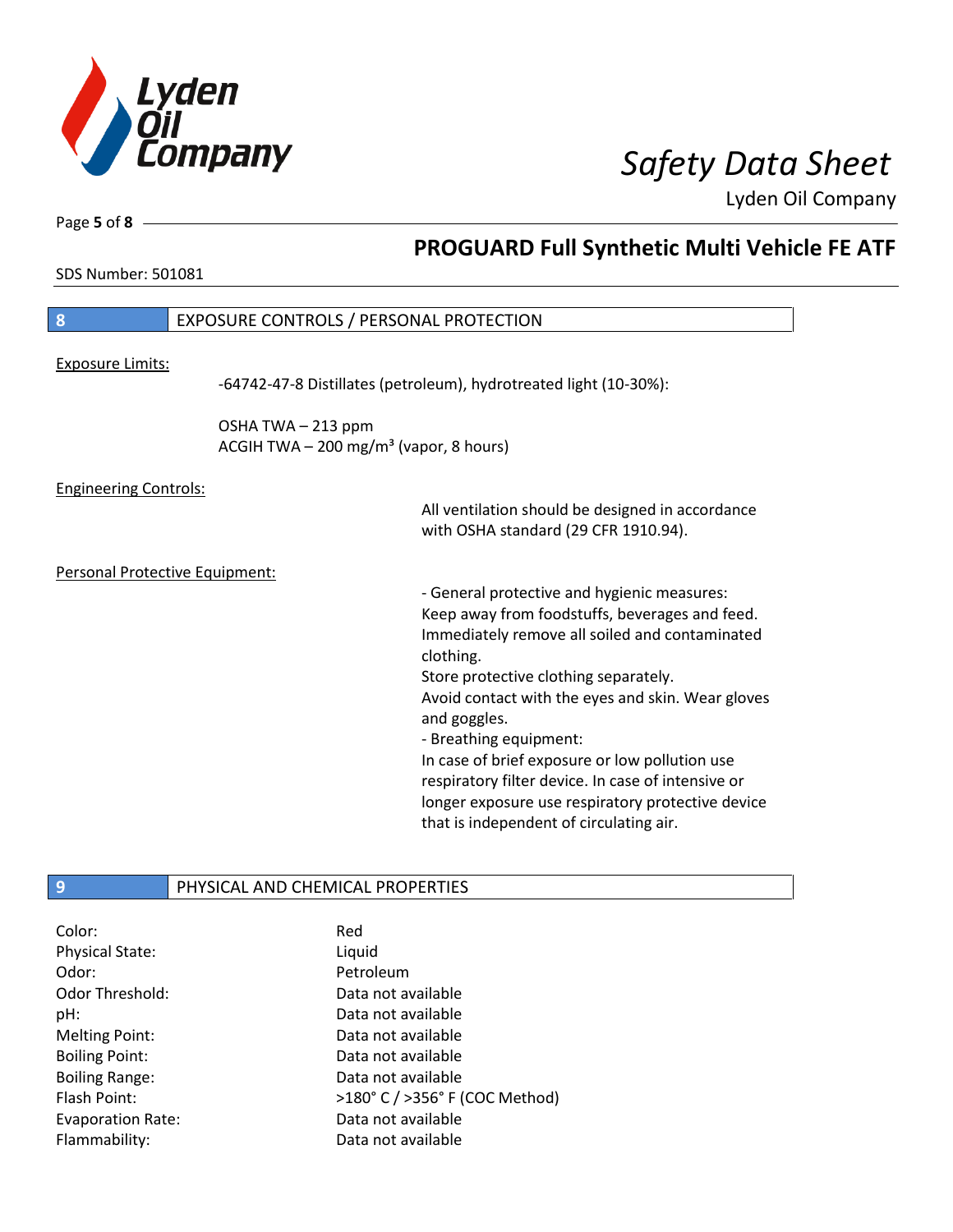

**PROGUARD Full Synthetic Multi Vehicle FE ATF**

Lyden Oil Company

## SDS Number: 501081

Page **6** of **8**

| Flammability Limits:          | Data not available                           |
|-------------------------------|----------------------------------------------|
| Vapor Pressure:               | Data not available                           |
| Vapor Density:                | Data not available                           |
| <b>Relative Density:</b>      | 0.845 to 0.855                               |
| Solubilities:                 | Insoluble in water                           |
| <b>Partition Coefficient:</b> | Data not available                           |
| Auto-Ignition Temperature:    | Data not available                           |
| Decomposition Temperature:    | Data not available                           |
| Viscosity:                    | >29 mm <sup>2</sup> /sec (kinematic at 40°C) |
|                               |                                              |

| 10                             | STABILITY AND REACTIVITY |                                                                  |
|--------------------------------|--------------------------|------------------------------------------------------------------|
| Stability:                     |                          | Stable under normal conditions.                                  |
| Reactivity:                    |                          | Not reactive under normal conditions.                            |
| <b>Conditions to Avoid:</b>    |                          | Extreme temperature, sparks, open flame, and<br>direct sunlight. |
| <b>Hazardous Reactions:</b>    |                          | No known hazardous reactions.                                    |
| <b>Incompatible Materials:</b> |                          | No further relevant information available.                       |
| <b>Decomposition Products:</b> |                          | Oxides of carbon.                                                |
|                                |                          |                                                                  |

## **11 TOXICOLOGICAL INFORMATION**

### Routes of Exposure:

Skin and eye contact are the primary routes of exposure although exposure may occur following accidental ingestion.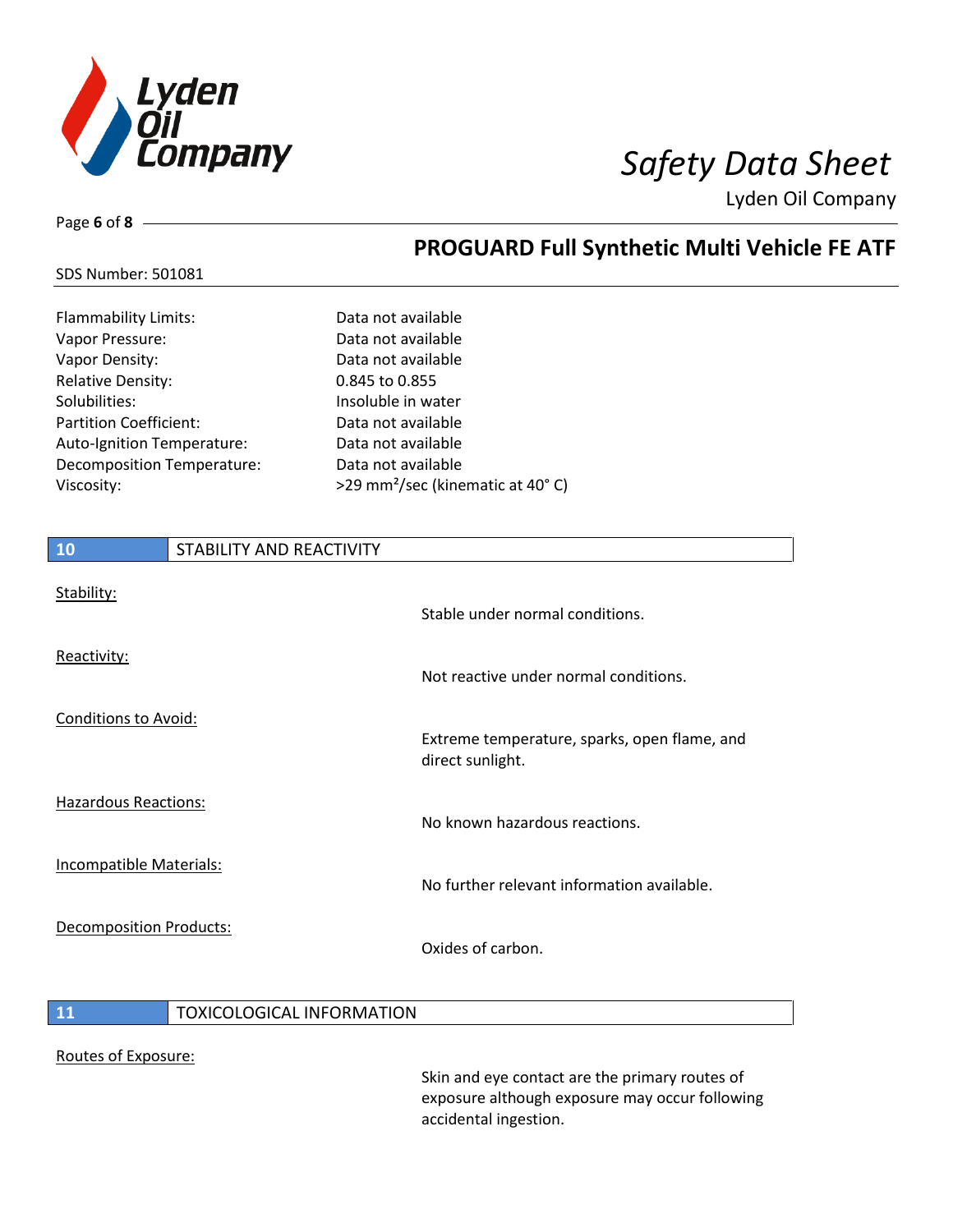

| Page 7 of 8 $-$                     |                                               |                                                                                                                                |  |
|-------------------------------------|-----------------------------------------------|--------------------------------------------------------------------------------------------------------------------------------|--|
|                                     |                                               | <b>PROGUARD Full Synthetic Multi Vehicle FE ATF</b>                                                                            |  |
| <b>SDS Number: 501081</b>           |                                               |                                                                                                                                |  |
| <b>Exposure Effects:</b>            |                                               |                                                                                                                                |  |
|                                     |                                               | Repeated skin contact may cause dermatitis or an<br>oil acne.                                                                  |  |
| <b>Measures of Toxicity:</b>        |                                               |                                                                                                                                |  |
|                                     |                                               | No test data available.                                                                                                        |  |
| Carcinogenic/Mutagenic Precautions: |                                               |                                                                                                                                |  |
|                                     |                                               | -White mineral oil (petroleum): ACGIH A4                                                                                       |  |
|                                     |                                               | -Lubricating oils (petroleum), C15-30, hydrotreated<br>neutral oil-based, contg. Solvent deasphalted<br>residual oil: ACGIH A4 |  |
|                                     |                                               |                                                                                                                                |  |
| 12                                  | <b>ECOLOGICAL INFORMATION</b>                 |                                                                                                                                |  |
| <b>Ecological Precautions:</b>      |                                               |                                                                                                                                |  |
|                                     |                                               | Avoid exposing to the environment.                                                                                             |  |
| <b>Ecological Effects:</b>          |                                               |                                                                                                                                |  |
|                                     | -Distillates (petroleum), hydrotreated light: |                                                                                                                                |  |
|                                     |                                               | Acute LC50: 2200 µg/L Fresh water (Fish - Lepomis macrochirus, 4 days)                                                         |  |
|                                     |                                               |                                                                                                                                |  |
| 13                                  | <b>DISPOSAL CONSIDERATIONS</b>                |                                                                                                                                |  |
|                                     |                                               |                                                                                                                                |  |
| Disposal Methods:                   |                                               | Dispose of waste material in accordance with all                                                                               |  |
|                                     |                                               | local, state, and federal requirements.                                                                                        |  |
| <b>Disposal Containers:</b>         |                                               |                                                                                                                                |  |

Special Precautions:

Do not flush to surface waters or drains.

Use properly approved container for disposal.